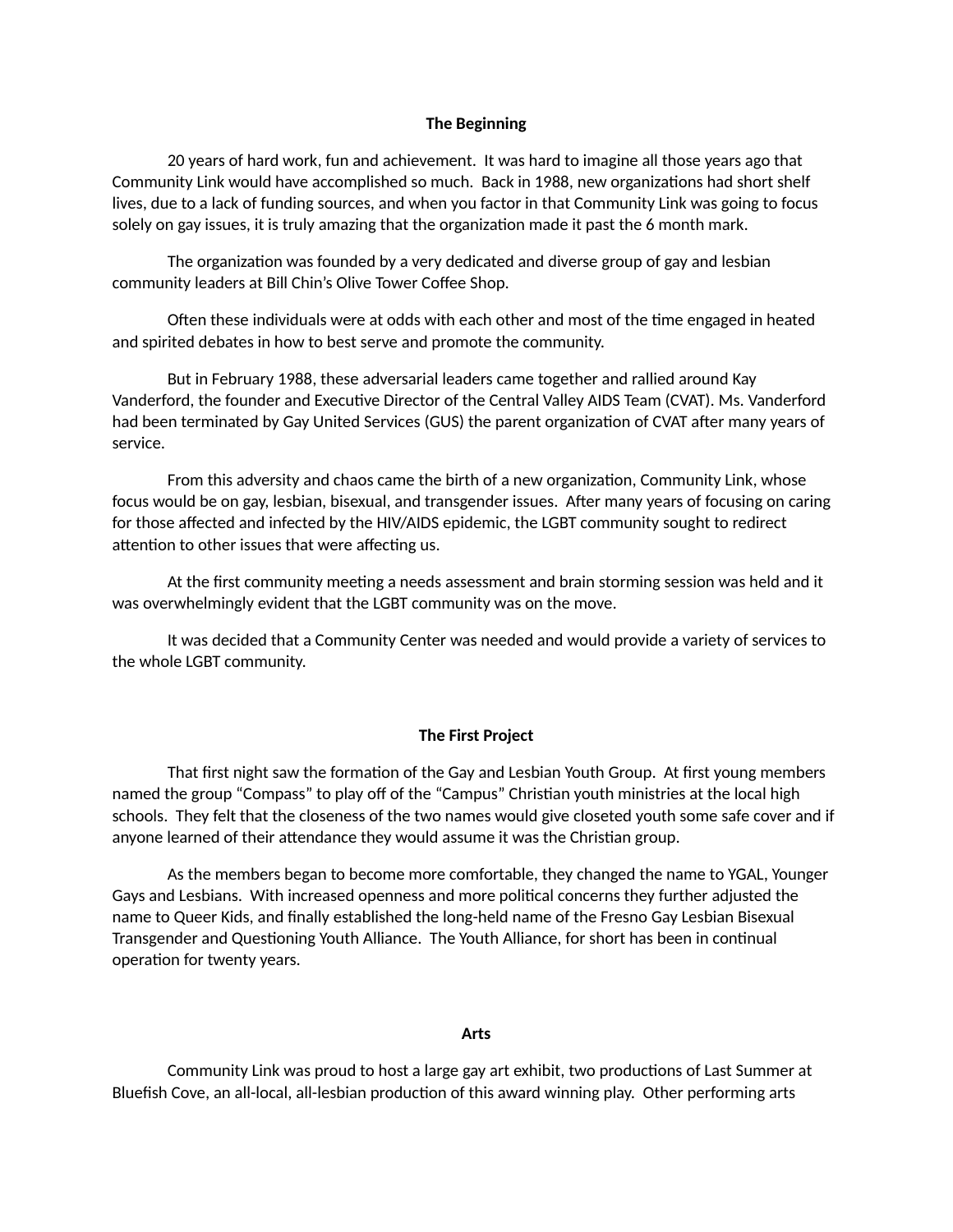included the plays No Exit and Much Ado About Nothing. Monthly Punk Rock concerts with such groups as Capital Punishment, MDC, and believe it or not Green Day when they were a small Eugene, Or. college band.

# **Three Centers**

The Center was basically one large open space with exposed beams and 244 hot house windows opening the space to light and unfortunately the elements. The large space was extremely hot in the summer and very cold in the winter due to many missing glass panes in the windows, a building built of red brick, concrete floors and no insulation. Not to mention the swamp cooler and small gas heater were never designed to make a space this old and large comfortable for social gatherings.

Remember, it was a large warehouse where trucks pulled in to be loaded.

And while this large wonderful space was a great venue for larger gatherings, it was too huge for small support groups and to operate community services out of. Enter Community Link Too, a store front office space a block and half down the street from the Center.

## **Other Groups Begin**

Other projects, services and activities that found a home at the Center included the first gay People of Color Support Group, The Wimmin's Support Group, Maneuvers (a men's support group), the 40+ Pot Luck group, Saturday Nite Social (a substance free social place), Gay Game Night, Thursday Night Coffee Houses, the Brunch Bunch (Sunday brunches at the Center), Bingo for prizes, Clubhouse after hours and many other social support and fun events.

#### **The Center Thrives**

The Community Link Center was a 5,000 square foot open warehouse that used to be the old Fresno Tobacco and Candy Company in the heart of the Tower District. The Center was a wonderful space for large celebrations and events, but not a great place for small intimate groups.

It hosted many large and small community celebrations such as Eddie Ennis' annual Halloween Party, Imperial Dove Court events, Central Valley AIDS Team and Community Link's Black & White New Year's Eve Ball, the Harvest Ball, Valentine's Dinner Dance, MeCHA's 25th year anniversary celebration, Erotica Nights, concerts, parties, and dances.

At the second location it became feasible to conduct a community service based organization and we saw the addition of many support groups, recovery programs and workshops.

One of Community Link's unique services was an employment service ran by a retired former employment agency administrator, Bob Beeler and a committed board member, Randy Carpenter. Through their hard work and dedication, Community Link Too was able to be staffed Monday- Friday from 9 am - 6 pm, answering the numerous daily calls from the community and providing members with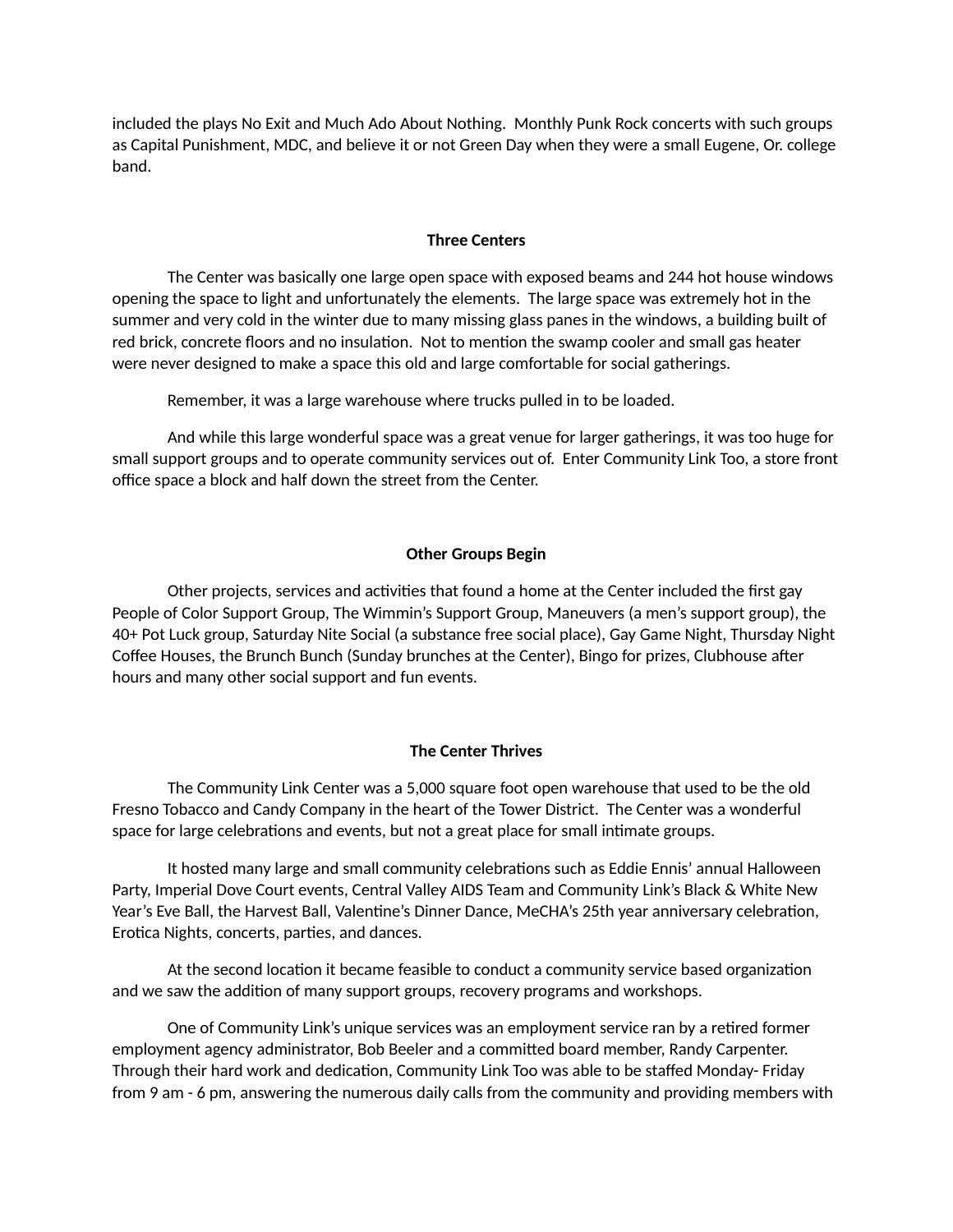needed information and assistance.

Needing a space between the large Center and the much smaller second space, Community Link sublet a third location for medium size work shops. All three spaces gave Community Link the space it needed for its first 3 years of service.

For almost two years Community Link Too became the office, meeting, and social space for the community. Sadly, it never came close to the original Center.

# **The End of the Center**

Community Link struggled to operate the large Center space for two years while it attempted to get the landlord to comply with our three-year lease agreement and bring the building up to code and complete the change of occupancy the city required. In the end the battle was too emotional, time consuming, and costly for the Center to continue. After meeting for the last time with the inspectors for Fresno City it was decided to leave the building and stop negotiating with the landlord to uphold his part of the lease. It was a heartbreaking decision for many of the board of directors.

In 1991, the focus of the community's needs changed and Community Link made the decision to adjust its priorities and close their physical office spaces, and devote its resources to its service programs, allowing us to create new opportunities.

The strength to Community Link's longevity has been its ability to maintain flexibility and a focus to be responsive to community needs.

## **Film Festival**

In 1995 Community Link incorporated the Gay Film Festival, originally established at Fresno State by Peter Robertson and Ken Fries, under its banner, leadership, and ownership. FIGLEAF, Fresno International Gay and Lesbian Entertainment in Arts and Film, grew and improved by becoming an official Community Link project. After filing a DBA, Doing Business As, the board developed a new mission statement to include the scope of the film festival and applied for funding under the A-Z county tax funding.

The Film Festival moved several times from Fresno State to the Veterans' Memorial Auditorium to the UA Movie theaters and finally found a home at The Tower Theater. The venues were more comfortable and the festival became more successful with every move. It was the shining jewel in our array of services and programs.

Community Link continued to operate the film festival until after the 1998 festival when several individuals within our community conducted a hostile and under-handed take-over of it. For Community Link the pain remains and the take-over of the film festival continues to be the saddest day in our history. Due to Community Link owning the DBA of the Film Festival, FIGLEAF, became Fresno Reel Pride.

Community Link has been able to develop a renewed relationship with Fresno Reel Pride due to the ethical leadership of Jon Carroll and Robin McGehee and their positive continuous outreach to us.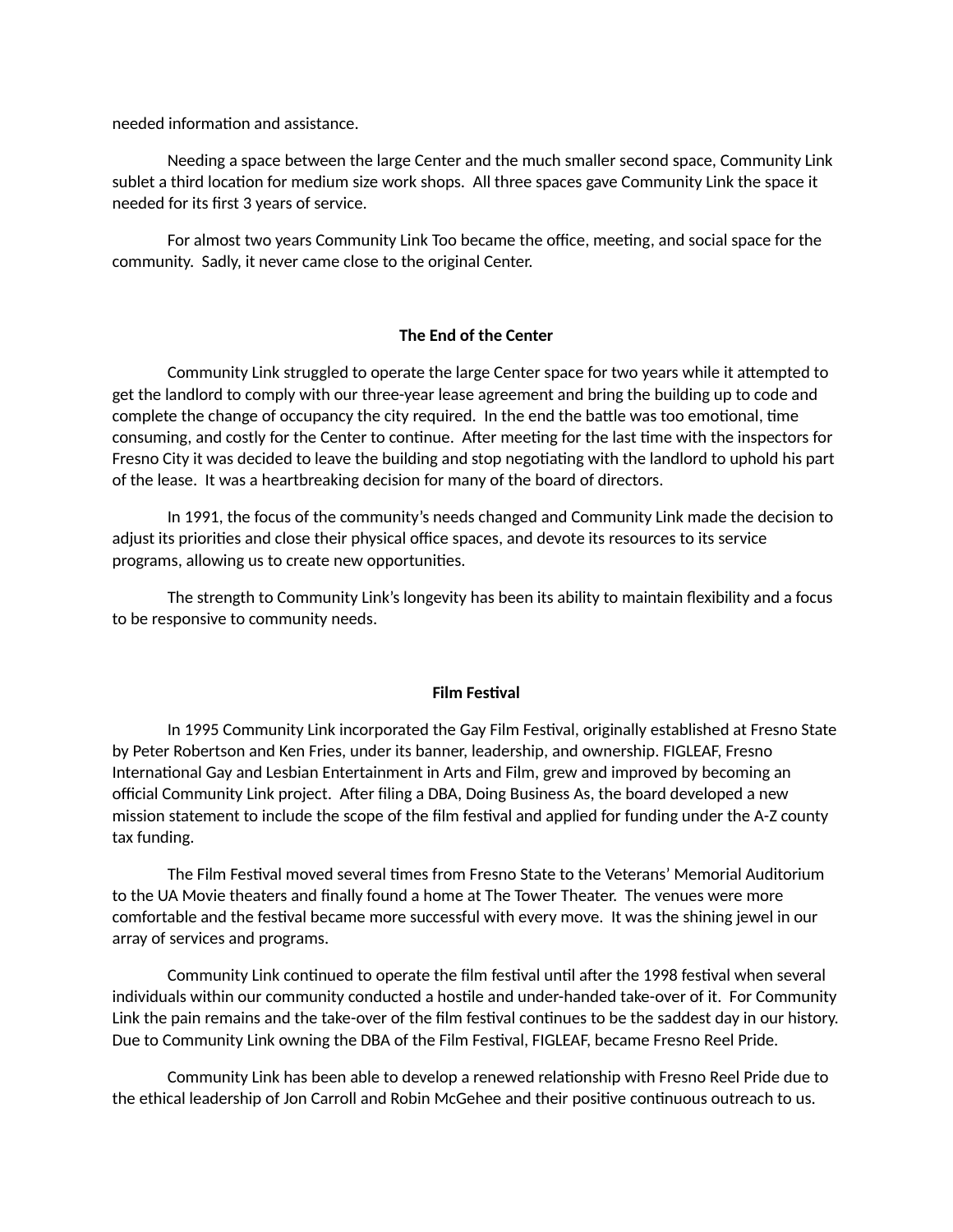We wish them and Reel Pride continued success.

## **New Direction**

Community Link views one of its main purposes as being educational. Helping non-LGBT individuals develop a better understanding of what it is like to live in a heterosexual world. Building bridges of understanding and cooperation goes a long way in the improving of lives of all Central Valley residents.

One of the services Community Link decided to focus on after closing their office spaces was "Speaking Out" - speaker's bureau. Speaking Out provided discussion panels and individuals to agencies and classrooms that could address a wide array of topics that focused or touched on the LGBT community.

The speaker bureau worked closely with instructors at Fresno State and Fresno City College and conducted a minimum of 70 speaking engagements a semester under the supervision and direction of Community Link's female co-chair Dana Cooper. In its last year of operation, Speaking Out was coordinated by long time volunteers D.S. Zody and Robin McGehee.

Speaking Out had provided trained professional speakers for the Department of Justice on hate crimes. Sensitivity trainings were conducted annually for the Fresno Police Department, the Police Cadet's Academy, and Fresno State's Policing Department.

We assisted semi-professional and professional individuals and agencies in expanding their knowledge and cultural awareness of the LGBT community; and also in training crisis workers at HET, Help in Emotional Trouble's Help Now, to better serve LGBT individuals that were in crisis. Annual trainings were developed for rape counseling services both in Fresno and Kings Counties. We regularly provided training to the personnel in the Health Clinic and the Resident Advisers at Fresno State. The speakers' bureau made presentations at all of the local universities, colleges, and several local high schools.

Speaking Out allowed the student groups at Fresno State and City College to take responsibility for the speakers' bureau as they became more committed and active. Community Link continues to present specially designed workshops and sensitivity trainings for a wide array of agencies and classroom settings.

# **Youth Outreach Grows**

Since Community Link's formation 20 years ago, we have been dedicated to providing services to the GLBT youth 25 years of age and younger, through the Fresno Youth Alliance. The Youth Alliance provides social support through a weekly youth group. The group has met every Friday for the past 20 years, that is roughly 1,050 Friday evenings, well, give or take a few.

Four years ago the Youth Alliance made the commitment to create an additional group and time exclusively for teenagers in Middle School and High School. This group, Teens Only, focuses solely on the achievements and struggles of school-age LGBT youth.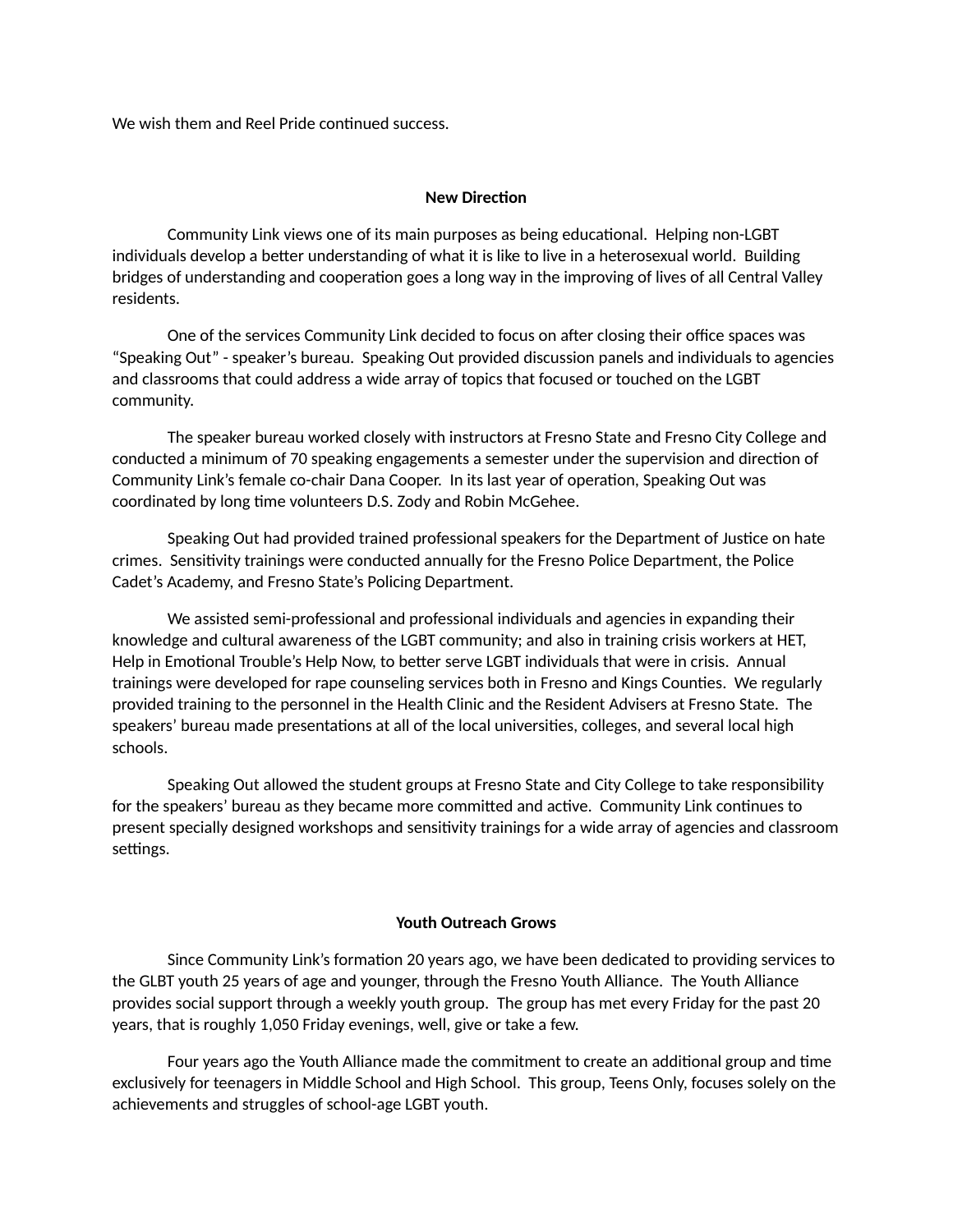Topics and the focus include, but are not limited to: coming out issues, school harassment, personal safety, dating, and socializing. This special group is every Friday evening from 6:30pm to 7:30 pm. And following this session, youth, teenagers and young adults both, may attend the Friday Youth Alliance group meetings from 7:30PM – 9:00 PM. Talk about a LARGE, exciting and energetic group of young people. The group has been attended by as many as 50+ youth on any given Friday night.

Community Link, in late 2007, entered into a new partnership with Fresno County's Department of Children and Family Services to provide support for LGBT Foster Care youth in a twice-monthly support group. Xpress, an LGBTQ youth group is held every second and fourth Tuesdays.

Speaking of partnerships: the Youth Alliance partnered with the Gay-Straight Alliance Network of the Central Valley to host the Expression Not Suppression Conference on Saturday, February 9, 2008.

In the last two years the Youth Alliance has been encouraging queer youth in probation, foster care, and group homes to be a part of the group. Several local group homes drop off their LGBT and straight-allied youth to the meetings, while other group homes bring their kids and sit in with them to enable their participation. Add to this school counselors and other school staff that help get the youth to these special and important meetings, and it just goes to show how far the youth of today have come from those in the past who needed to hide behind the slightly confusing name "Compass" to be able to be a part of a LGBT youth Group.

#### **Lavender Prom**

The Lavender Prom is the annual dance and party for and (mostly) by LGBT Youth and is usually held in May. It's always very well attended as it gives the participants a chance to feel welcome at a prom with their same-sex date. Of course, there is a Prom King and Queen contest.

Double Prince & Princess Pageant is also held nearly every year.

#### **Gray Alliance**

On the flip side to the Youth Alliance is the Gray Alliance, a social group for older members of the gay community. The Gray Alliance started in 1997 and was the passion of Clyde Hedstrom, who desired an outlet for Gay and Lesbian members of the community who were slightly more mature. A group where they could come together in a comfortable setting and share each other's company.

Members of the Gray Alliance are more mature, ranging from 50 years & up. You do not have to be exactly 50 years of age to join them, younger people are welcome as well. Their membership is well over 50 members and is constantly growing.

The group is a casual and informal way for gay & lesbian seniors to meet and share conversation, ideas, and experiences. No one is ever obligated to attend all their functions, but all are encouraged to attend at their convenience, as their own schedules will allow.

Gray Alliance meets for a monthly dinner out in the local Fresno area and organizes a monthly potluck dinner at one of their member's homes. Gray Alliance also puts out a monthly newsletter listing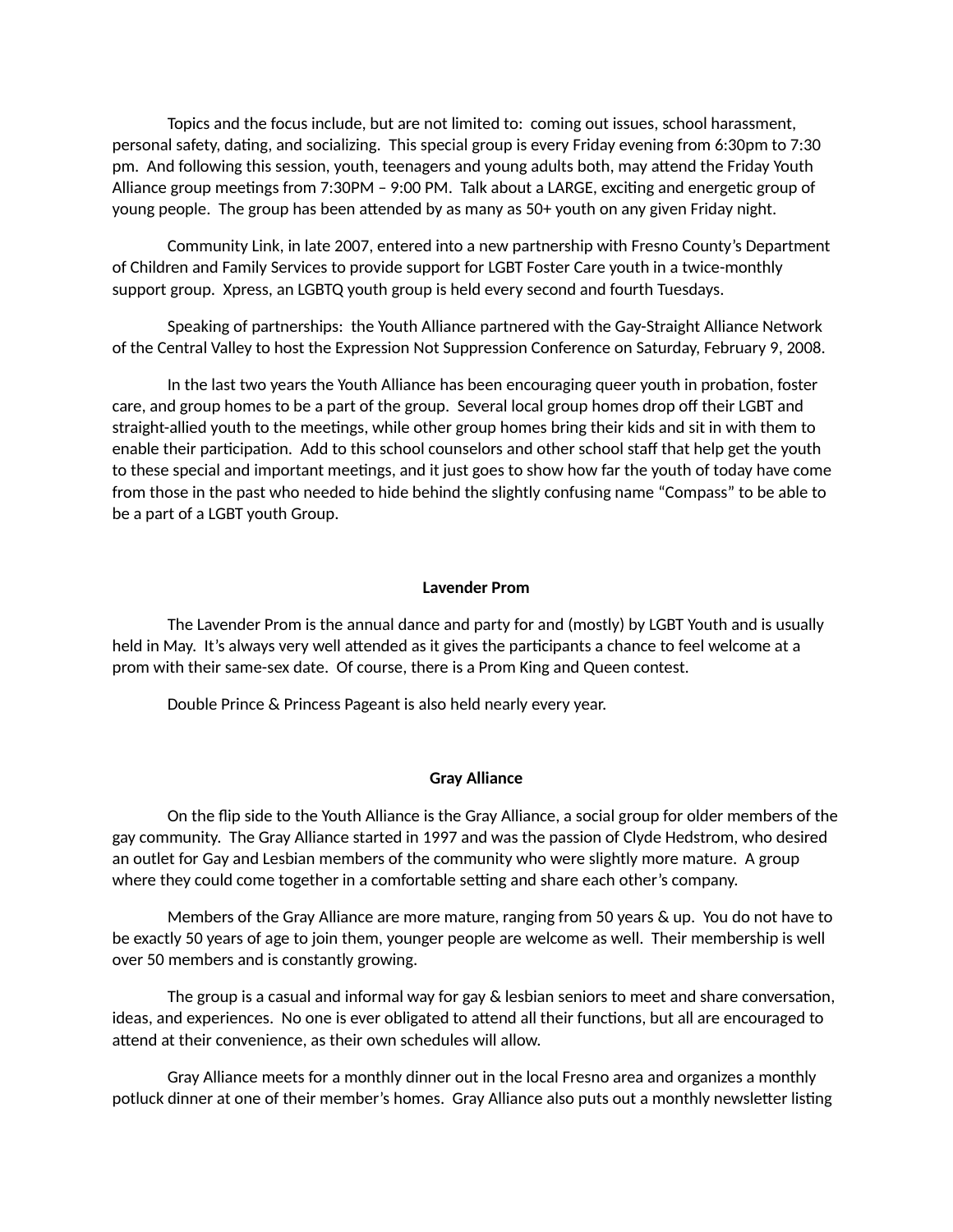the locations of the dinners, member birthdays, and photos of the previous month's events as well as other interesting tidbits of information. The group is currently organized by two lovely women, Renee and Kay, with a lot of help from their friends.

For his work with Gray Alliance, Mr. Hedstrom is being honored with a Lifetime Achievement Pillar of Support Award at Community Link's 20th Anniversary Gala this month.

## **Fall Garden Tour**

Originally created as an event for those elder and wiser members of our community was the Fall Garden Tour. It was held for a few years on the first Sunday in October and featured interesting or unusual gardens belonging to members of our LGBT community. It would end with a tea reception at Miller Clark Nursery. Due to a lack of gardens and other commitments on our part, the Tour was cancelled the past two years.

# **Radio Show**

Community Link has always had many projects happening, but we needed to find a way to inform those who, for example, could not make their way to the Center to find out about them. Thus a radio show, "It's A Queer Thang" on KFCF 88.1 FM was born.

Airing every third Friday of the month at 5-6pm, the show is a live one, literally. It is a mix of interviews with newsmakers, queer entertainers, politicians, community organizers, and event coordinators. With new queer music highlighted, "It's a Queer Thang" has been mentioned on a couple of musicians' CD liner notes and acknowledgements. Kirk's expertise in studio production (gathered while he worked as a producer at GayRadioNet.com has made an ever-improving smooth and slick product. In addition to the music and interviews the co-hosts Jeff and Kirk present the news that affect the community and a calendar of the Valley's upcoming LGBT events. The best part of the show are the bloopers, which are then often turned into the show's fresh, cute and humorous jingles. They're voiced over by Kevin Caldwell, our "Jingle Fairy", who is also being honored at the Anniversary Gala with a Volunteer of the Year Pillar of Support Award.

#### **150 Issues of NewsLink**

With time, Community Link needed more media outlets, and this time we couldn't count on mainstream press as much as we did on KFCF. We needed our own publication. That was in September 2005.

This month we're celebrating the publication of our 150th issue of the News Link, the LGBT newspaper serving the Central Valley, North and South Valley communities. Since January 2006 covering the entire Valley from Stockton to Bakersfield, the News Link keeps the LGBT community abreast of current news that affects and effects their life. The News Link is a voice and a resource to an underserved segment of the Central Valley going into its 13th year. The focus of the newspaper has changed a little over the past few years with the growing popularity of the Internet: everyone has access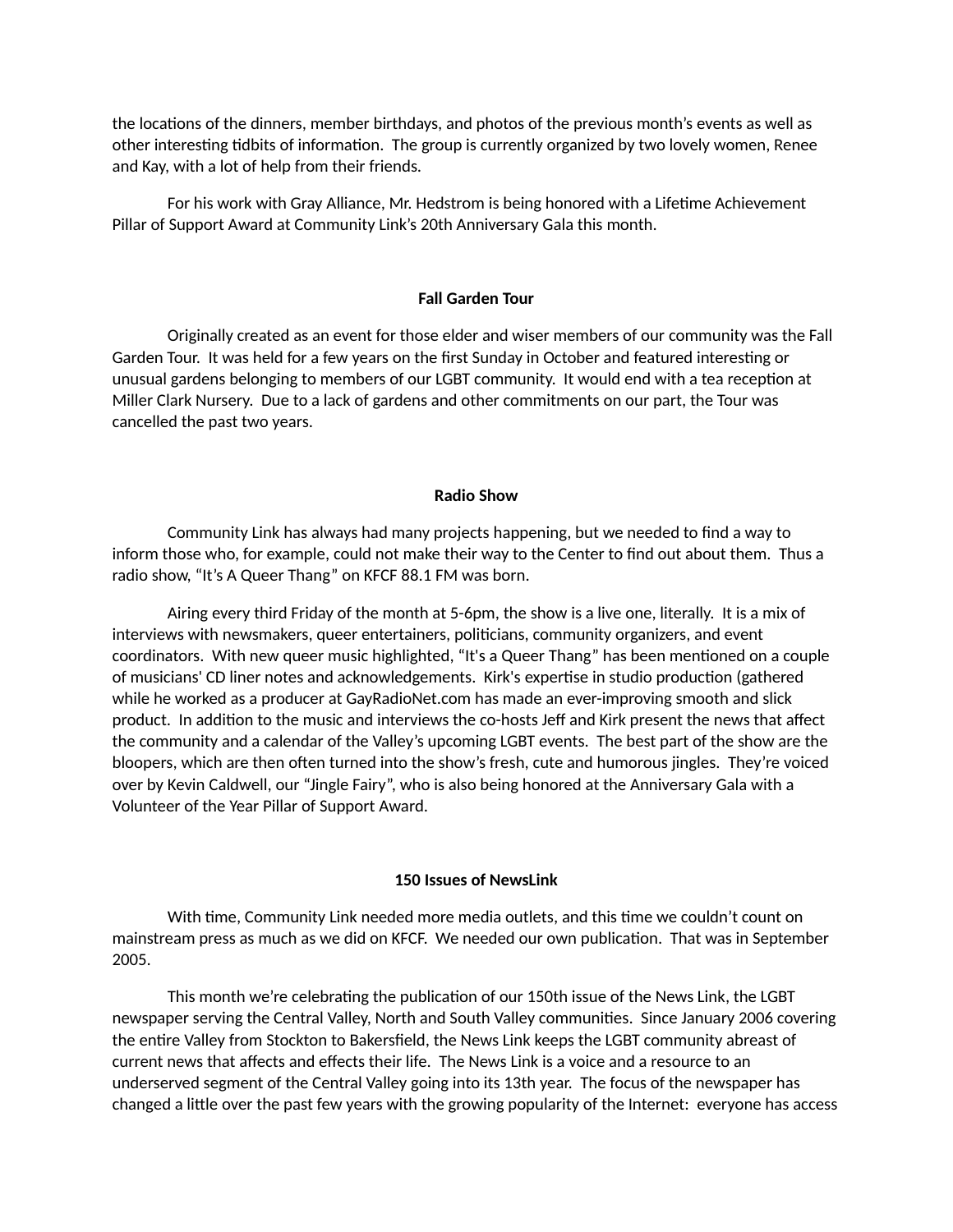to news instantly, so we've shifted towards better coverage of local happenings, as well as several feature columns.

#### **Website**

Our media "empire" also extends to the Internet, with two attempts at a website made in the late 90's before finally coming together in comprehensive format under the domain CommunityLinkFresno.com. You can find there everything about us, read NewsLink online, browse through Pink Pages and check out a calendar of Fresno's LGBT events.

#### **Pink Pages**

Long before we had our website, you actually had to get off your couch and get a copy of Pink Pages to get all the information you needed. Community Link has published this business and resource directory since 1992, providing the LGBT community and organizations and agencies that serve us, a great source of information on support groups, recovery services, HIV services, social groups, political clubs, and supportive business. The Pink Pages 2008-2009 Edition and will make its debut at the Fresno Rainbow Pride Parade and Festival. We are currently accepting advertising for that issue.

#### **Fresno Rainbow Pride**

Arguably the largest event of the year, and certainly one requiring year-long preparations is our Fresno Rainbow Pride. Community Link formally took over organizing the Fresno LGBT Pride Parade and Festival six years ago. The renamed committee, Fresno Rainbow Pride, has worked hard on bringing back the excitement and integrity of this very important cultural event.

Community Link was a major player in founding LGBT Pride 17 years ago, and during that first year 8 out of the 12 organizers were Community Link Board members. Fresno Rainbow Pride has since grown into a regional event drawing people from all over the Valley to celebrate the contributions of the LGBT community. Expecting over 3,000 people to attend this year's LGBT Pride, this is the largest oneday LGBT event in the Valley.

Currently the committee is looking for new volunteers to fill a variety of positions, especially a committee Secretary to attend and take minutes of the meetings and e-mail them to all members, keep up our mailing lists, help with mass mailings and more. The committee meets every other Tuesday, up to April when we start meeting every Tuesday. Meetings are at GSA Network Office, 932 N. Van Ness. All are welcome!

## **Fun with Balls**

Always looking at providing safe and sane opportunities for the LGBT community to come together and express themselves, Community Link hosts a wide variety of social, educational,